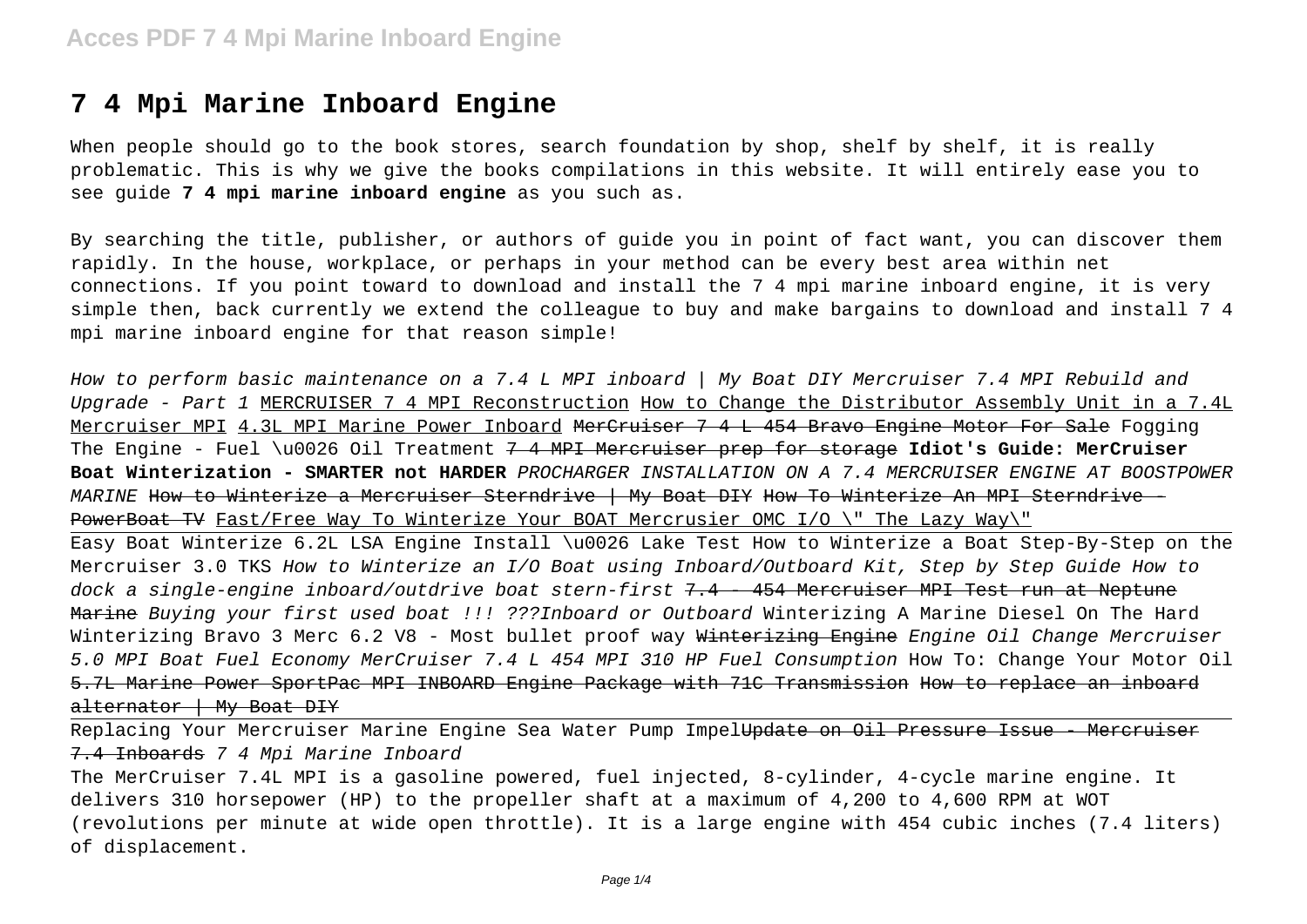#### Mercruiser 7.4 Liter MPI Specifications | Gone Outdoors ...

7.4L MPI. At 522HP (390kW), the 7.4L MPI is the most powerful catalyzed production marine engine available today. Our 7.4L MPI engine features sophisticated variable valve timing, forged Ilmordeveloped internal components, and is handbuilt to the same quality standards as our race-winning IndyCar engines. Ilmor's MPI engine class sets a new standard for recreational marine performance.

#### 7.4L MPI | Ilmor Marine

7 4 Mpi Marine Inboard 7.4L MPI. At 522HP (390kW), the 7.4L MPI is the most powerful catalyzed production marine engine available today. Our 7.4L MPI engine features sophisticated variable valve timing, forged Ilmor-developed internal components, and is handbuilt to the same quality standards as our race-winning IndyCar engines.

7 4 Mpi Marine Inboard Engine - smtp.turismo-in.it

Fuel Injector. Service. Posted by Hayden Stangler on 22th Jun 2020 . AUS Injection is by far one of my favorite companies I have dealt with. They are amazing at what they do! The

Products - Marine - Mercruiser Inboard - 7.4L MPI MIE (L29 ... OPERATION & MAINTENANCE MANUAL 1996, Brunswick Corporation 7.4L MPI and 8.2L MPI Bluewater Inboard Models 90-807091963 196

7.4L MPI and 8.2L MPI Bluewater Inboard Models 7.4 - 454 Mercruiser MPI Test run at Neptune Marine Inc. This 7.4 is Sold and was installed in a 1999 31' Formula Ship us your engine for a rebuild, we ship ...

7.4 - 454 Mercruiser MPI Test run at Neptune Marine - YouTube

Mercruiser 7.4 engines are V-8 and have a displacement of 7.4 liters. Maximum revolutions per minute is 4,200 to 4,600 rpm. Idle rate is 600 rpm in neutral. The eight cylinders fire in a 1-8-4-3-6-5-7-2 sequence. The 7.4 multiport injection model has 310 propshaft hp and 231 propshaft kilowatts.

### Specifications of a Mercruiser 7.4L | It Still Runs

383 MAG Inboard 4V. 350 Crankshaft Horsepower. Thanks to its size and power this is the ideal replacement engine for 350 MAG, 7.4L, and 7.4L MPI engines that power cruisers, small boats and large runabouts.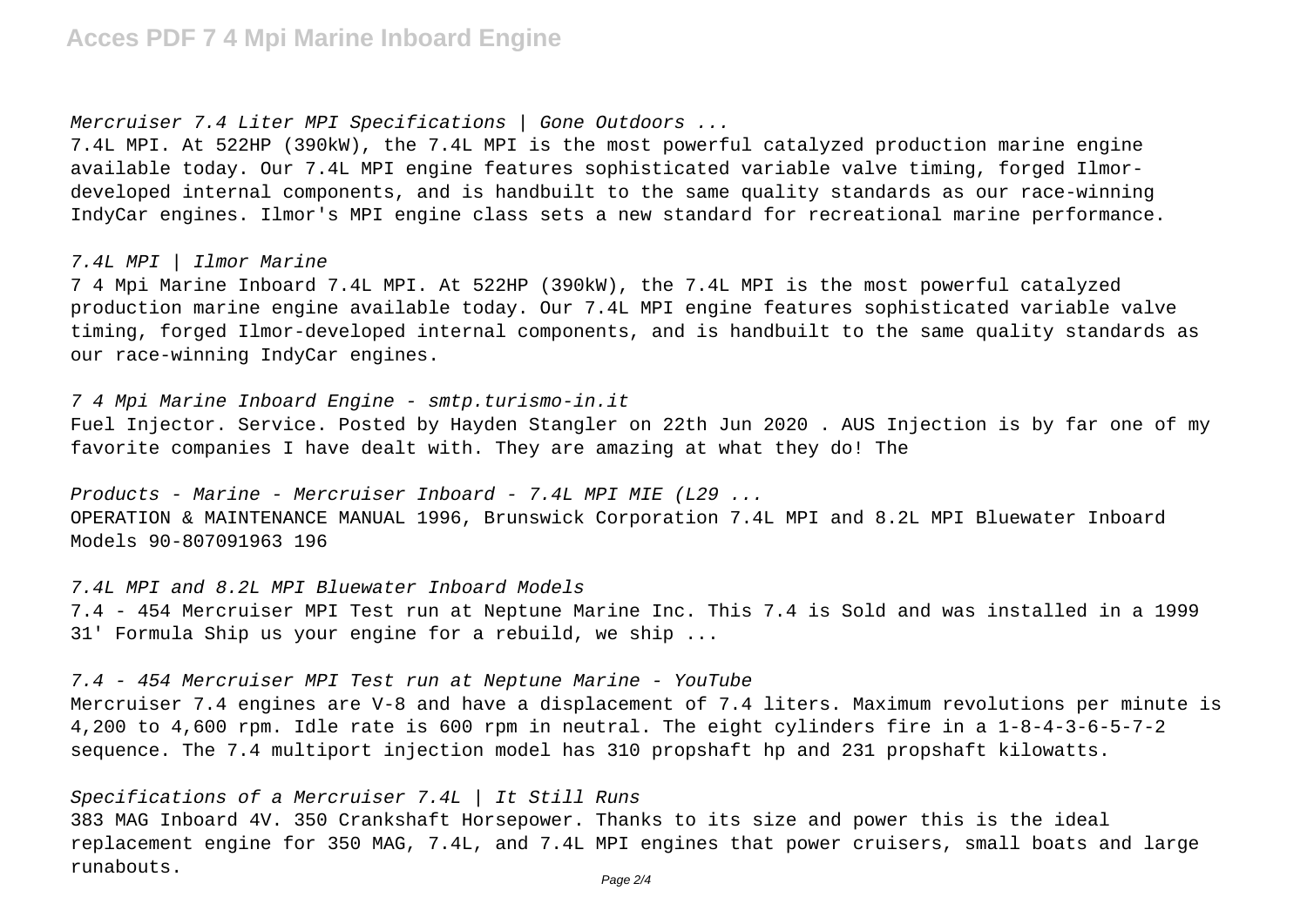# **Acces PDF 7 4 Mpi Marine Inboard Engine**

Mercury® Remanufacturing Plus-Series Inboards | Mercury Marine Find mercruiser 7.4 from a vast selection of Inboard Engines & Components. Get great deals on eBay!

mercruiser 7.4 in Inboard Engines & Components  $|$  eBay

I have two 7.4 liter MPI Mercruiser inboard engines. The engines have 400 hours and were mfg in 1999. The port engine. I have two 7.4 liter MPI Mercruiser inboard engines. The engines…. 2008 Merc 6.2 MX MPI Starboard Engine is reaching 4000 rpm. 2008 Merc 6.2 MX MPI Starboard Engine is reaching 4000 rpm WOT, Port Engine is reaching 4500 WOT (close to spec).

I have two 7.4 liter MPI Mercruiser inboard engines. The ...

7 4 Mpi Marine Inboard 7.4L MPI. At 522HP (390kW), the 7.4L MPI is the most powerful catalyzed production marine engine available today. Our 7.4L MPI engine features sophisticated variable valve timing, forged Ilmor-developed internal components, and is handbuilt to the same quality standards as our race-winning IndyCar engines.

#### 7 4 Mpi Marine Inboard Engine - costamagarakis.com

Measuring in at 7.4 liters or 454 cubic inches, your Mercury MerCruiser inboard V8 is a big beast, there's no arguing with that. Being big doesn't mean it has to be brutal. If you maintain your MerCruiser 454 regularly, it should run as smooth as silk. Every inboard motor needs regular maintenance and if you want to get the best results, you should use OEM Mercury MerCruiser parts when you service it.

#### MerCruiser 454 Parts | Boats.net

The specific model/vintage of Big Block V8 Mercruiser Marine Engines can be determined by looking at the last letters of the engine code which is stamped by General Motors at the time of assembly on all complete Marine Longblocks . If the serial number and/or model decals are missing, the Marine Engines code will help to determine the engine model.

Mercruiser Block ID Codes – Big Block V8 Marine Engines ...

View parts diagrams and shop online for 35405A9M1 : 1998 Mercury Inboard Engine 7.4L [MPI]. Offering discount prices on OEM parts for over 50 years. FAST \$3.95 shipping available.

1998 Mercury Inboard Engine 7.4L [MPI ... - Crowley Marine Page 3/4